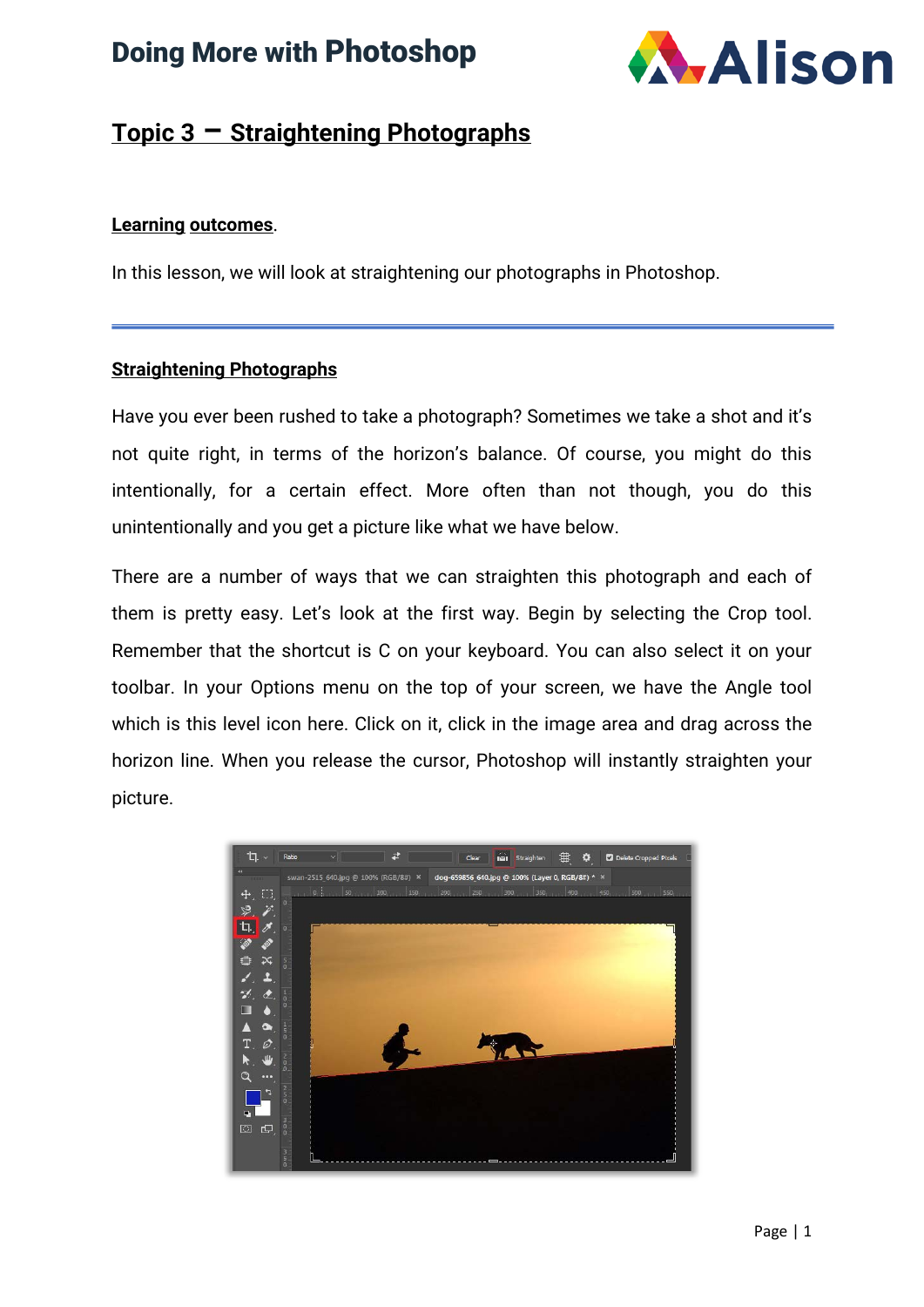## **Straightening Photographs**

Bear in mind that by Photoshop's default, this Straighten tool is confined within the original canvas, so you won't get any added transparency in the region outside of the photograph that you have straightened. If you're using a Mac, hold the COMMAMD key, or the CTRL key on Windows when you're in the Crop tool and this will activate the level tool.

The second we can use is by positioning the cursor outside of the crop and rotate, so that if we just move the cursor, then we get these familiar double-headed arrows. By clicking and dragging, this will automatically overlay the grid view, and we just need to drag this until the image is straight. You do this by eye, and when you're happy with the position, hit the Return or Enter key to apply that crop.



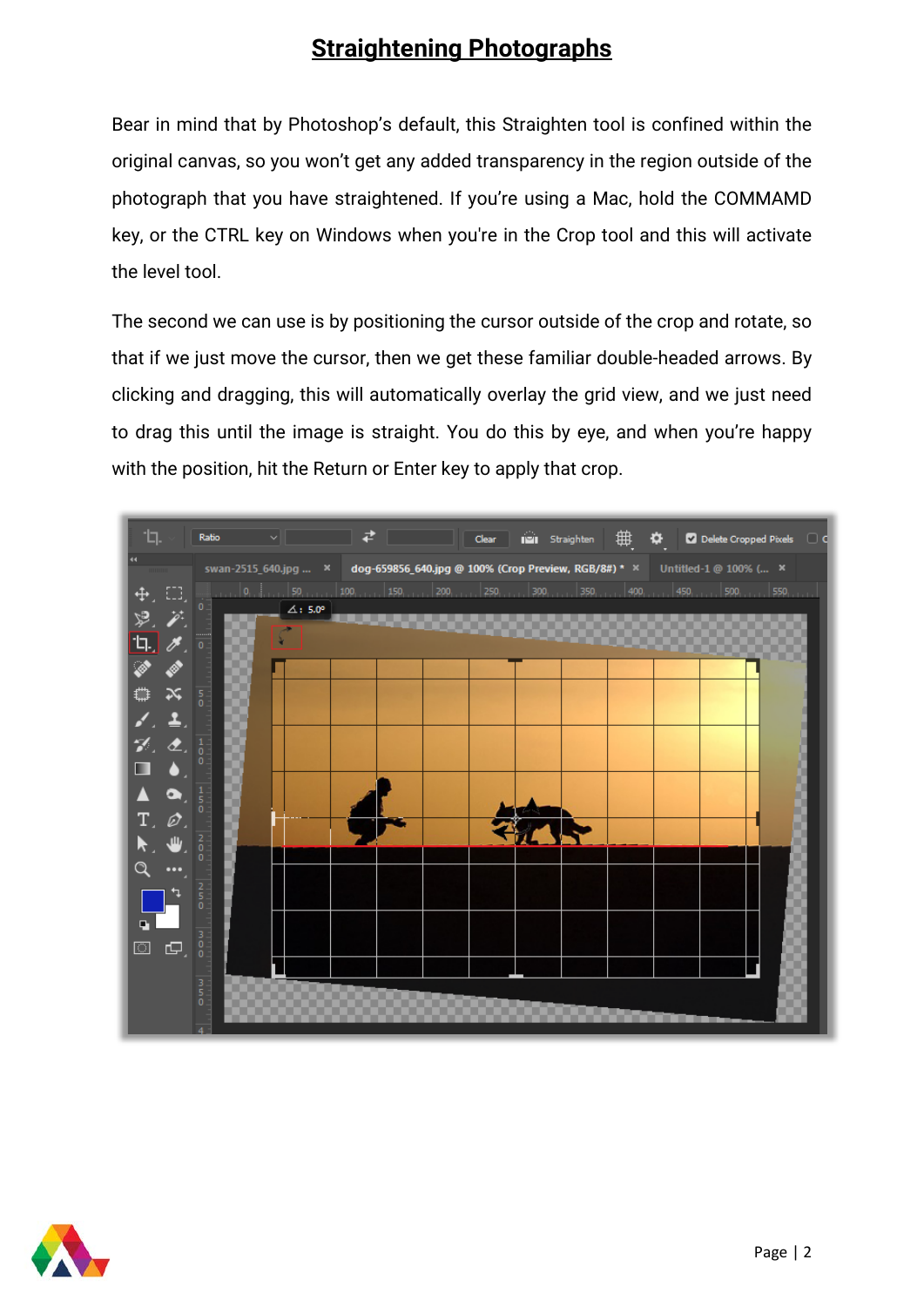### **Straightening Photographs**

We can also use the Ruler tool. The Ruler tool is nested with the eyedropper, and sometimes you won't get it in the Photography setup and you'll have to move back to Essentials. The Ruler tool works well within a multi-layered document, because it will



only rotate the layer that you have selected. Of course, in this particular situation, we're working with a single-layer document, and we just have a background layer, so it's going to look very like the way we used the Crop tool. Let's click and then drag across in order to straighten our photograph.



In order to complete this click Straighten Layer. This is important if we were working on a multi-layered document and we just wanted to straighten a specific single layer. We also have this option, if we wanted, to straighten the entire document, and we would choose Image and then Image Rotation, Arbitrary, and we can see that Photoshop has automatically filled in the angle for us. When we click OK, it automatically straightens the document. However, you will notice that it has enlarged the canvas size to include all of the area outside of the Straighten Document.